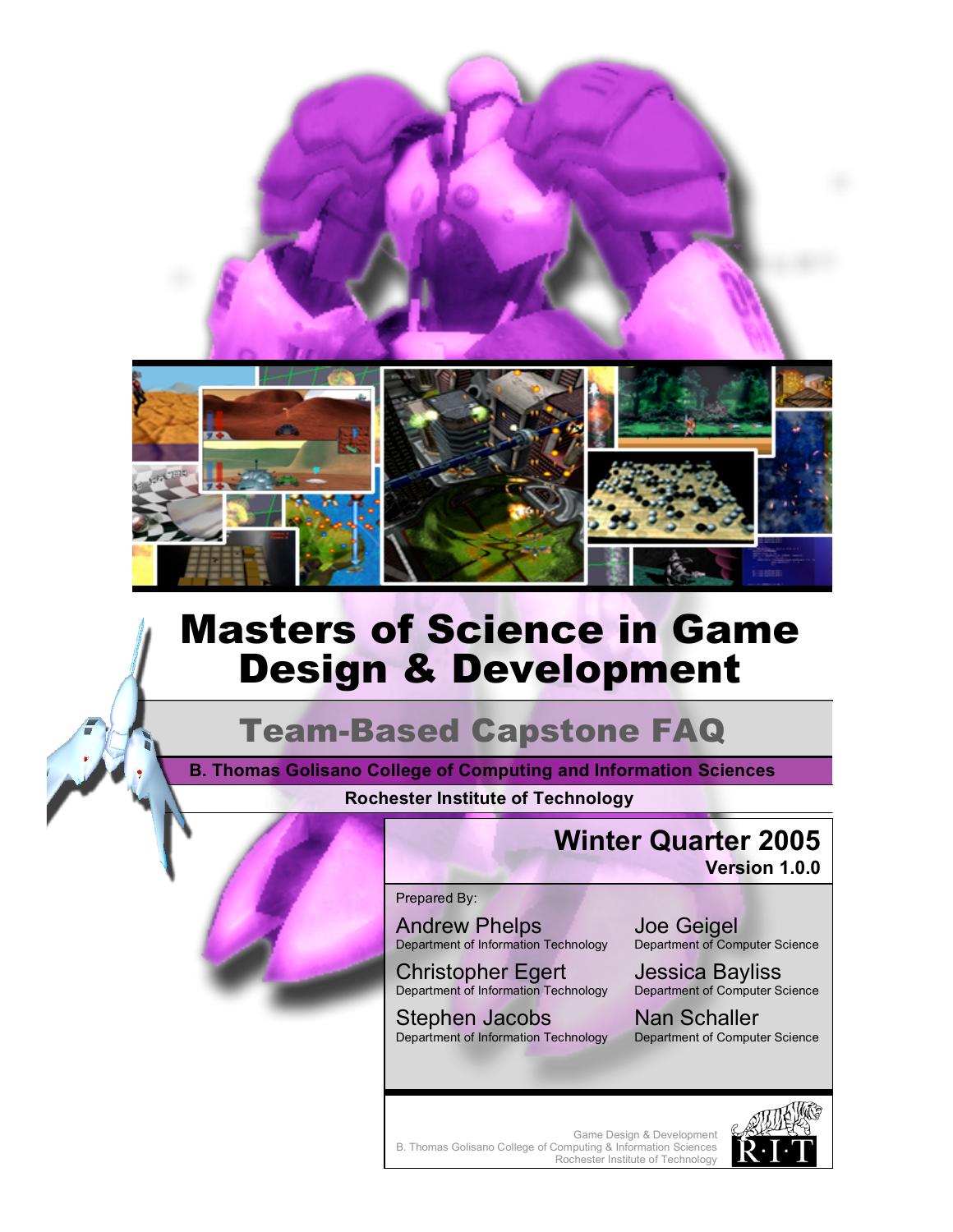

# Table of Contents



| Н.                                                                  |  |
|---------------------------------------------------------------------|--|
| Ш.                                                                  |  |
| $\mathcal{A}.$                                                      |  |
| $B$ .                                                               |  |
|                                                                     |  |
| 2.                                                                  |  |
| 3.                                                                  |  |
|                                                                     |  |
|                                                                     |  |
| 4.                                                                  |  |
| 5 <sub>1</sub>                                                      |  |
| 6.                                                                  |  |
| Defense and Presentation                                            |  |
| 1.                                                                  |  |
| 2.                                                                  |  |
| 3 <sub>1</sub>                                                      |  |
|                                                                     |  |
|                                                                     |  |
| Spring Quarter Assessment                                           |  |
| Individual Questions Related to Team-Based Capstone Design &<br>IV. |  |
|                                                                     |  |

# **I. Purpose of this document**

This document offers supplemental materials not found in the formal proposal for the Masters in Game Design and Development. The formal proposal is constructed around the proposal formally prescribed by the RIT Provost's Office, and has strong overlap with the proposal format for the New York State Office of Education. As such, the specifics of implementation are often not addressed in the formal proposal. In presenting the proposal to a number of faculty and administrators, there were numerous questions about the specific way the capstone experience would work, and how it would "fit" students at RIT.

# **II. A Culture of Team-Based Work**

First and foremost, it should be noted that students will not come to the capstone experience devoid of experience with team based projects. Coursework in several areas relies on teambased projects, some only few weeks in duration, others to run the entire quarter. Projects in 2D and 3D graphics, animation, and AI have all used this model in-class prior to a students work in

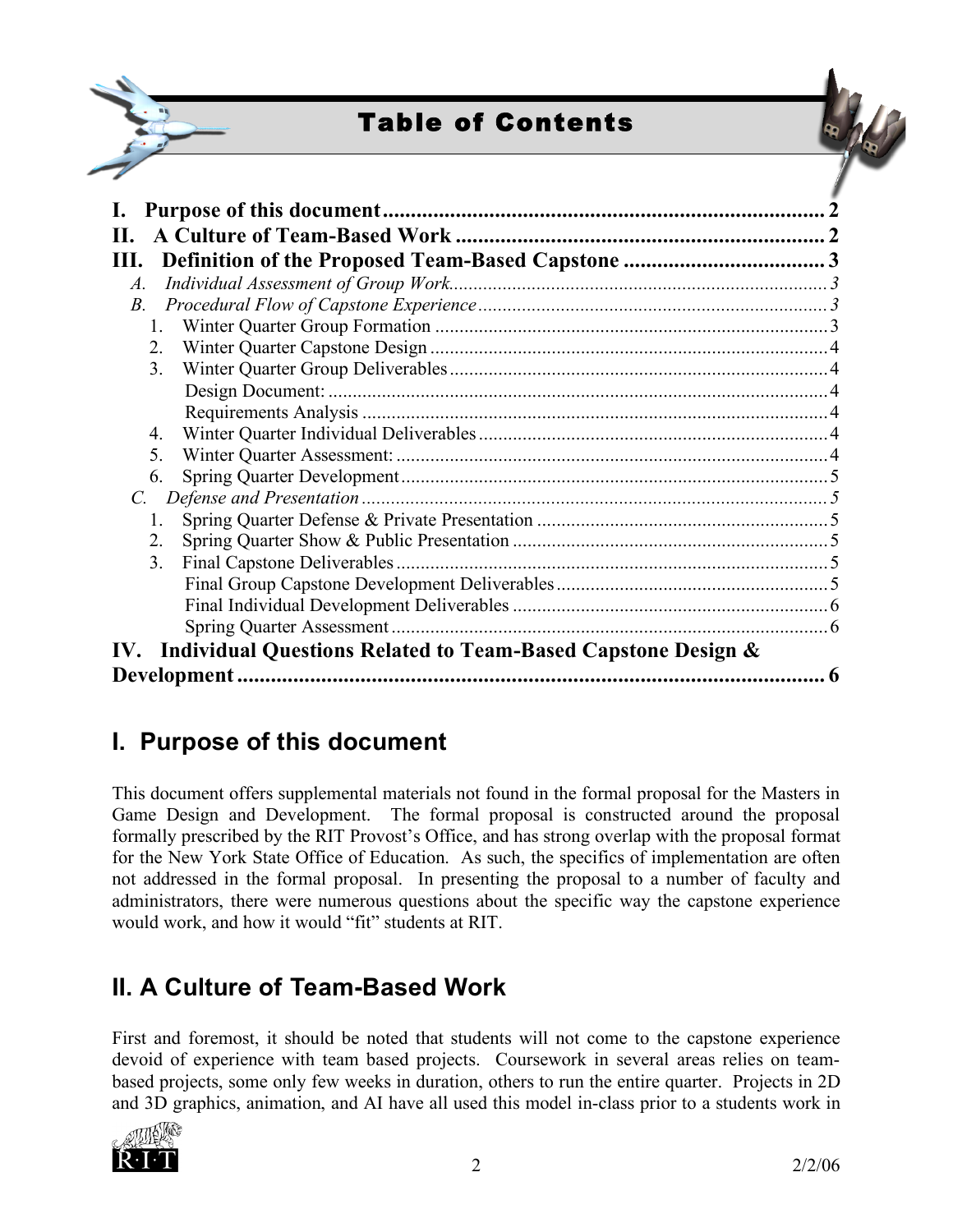the capstone portion of the degree. Additionally, the concept of team dynamics and planning are integral to several of the seminar-track courses, that are required of all students in the program. Team-based work is reflective of the entire degree as well as the entire field of Game Design & Development. To work effectively in the field, students must demonstrate mastery in not only technological implementation, but in communicating and interacting with the rest of the development community, and we feel that this skill is so critical that it has led us to the idea of the team-based capstone experience.

## **III.Definition of the Proposed Team-Based Capstone**

## *A. Individual Assessment of Group Work*

At the outset, it is important to note that our definition of a "team based capstone" does not release a student from requirements for individual review. Rather, it enforces the notion that there requirements are both individual and group in nature, and both of these must be fulfilled in order to complete the degree. It must be stressed that students *will still be evaluated on an individual basis by the faculty*. They will work in teams to create completed works within the field of Game Design & Development, but the will do so in clearly delineated roles of specialty, with individual responsibilities and deliverables. Students in the program will have completed a major and minor track in a given area of study, preparing them for roles in the capstone development teams, as well as a seminar series that studies the breadth of game development and the overlap between the tracks and specialties.

## *B. Procedural Flow of Capstone Experience*

### **1. Winter Quarter Group Formation**

At the start of the winter quarter of a student's second year of the program, and informational meeting will be held for all members of the student's cohort. At this meeting an initial call for the formation of project teams will be announced. Students will then have the next week or two to formulate rough plans, and to recruit from the cohort the various team members necessary for completion of the project. Development teams will likely be approximately 4-5 students each. At the end of this period, the student teams will submit to the faculty a rough sketch of the proposed project, along with a clearly defined set of roles and responsibilities for each member of the team. Students are expected to specialize based upon interests discovered within the major and minor tracks, in mimicry of the roles on a professional game development team. This model of group formation and role-definition has been used with great success for the past three years in the Game Programming Concentration, and we expect it will be well received.

The program faculty will then review each proposal, and each development team will be assigned a faculty "chair," similar to the chair of a thesis committee. Each member of the team will then report both individually and as a group to their faculty chair as needed throughout the development cycle.

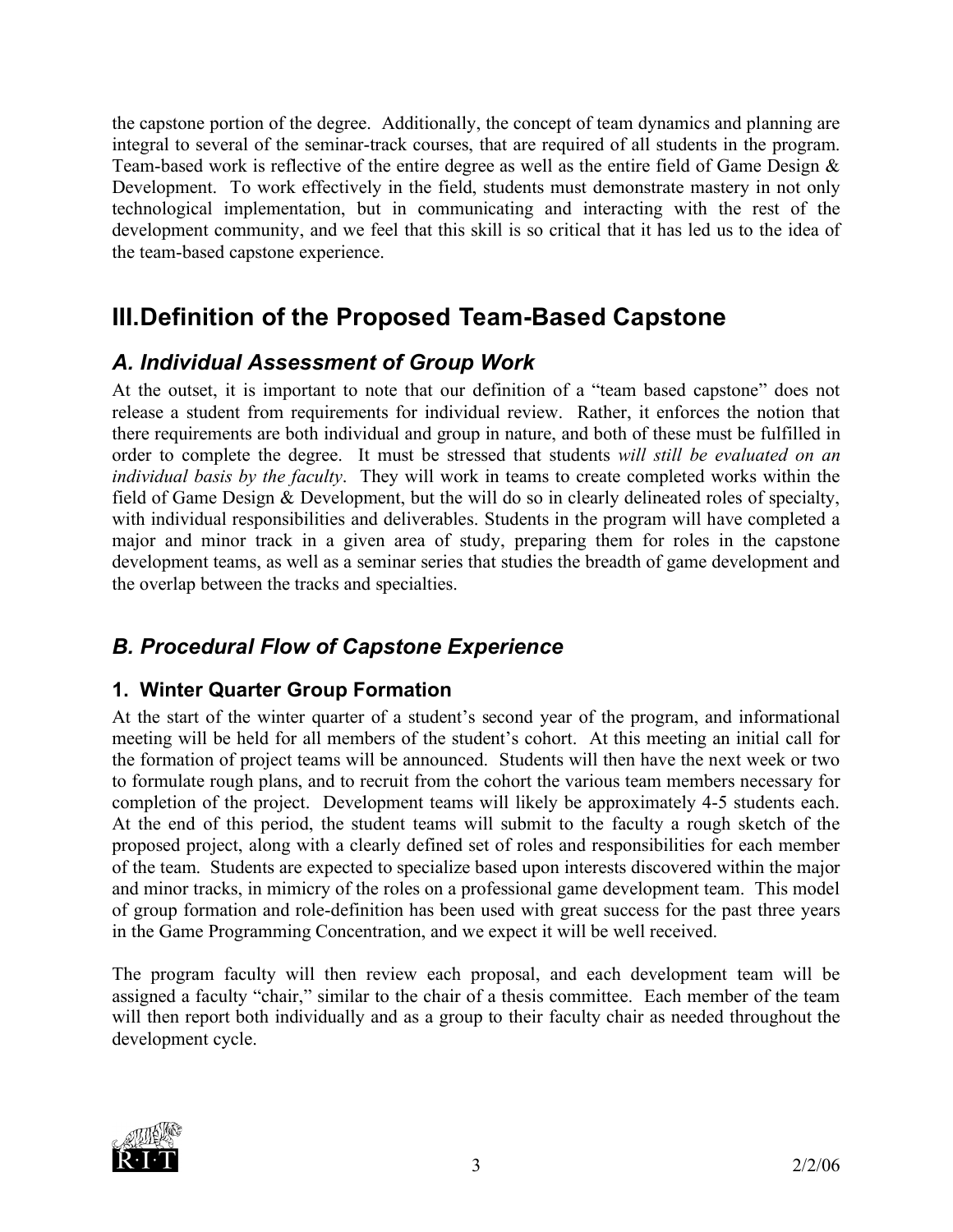#### **2. Winter Quarter Capstone Design**

During the next phase of winter quarter, students will flesh out the design of their proposed project, write their respective individual portions of a game design treatment, co-develop the overlapping portions of the same treatment, and work with their faculty chair to effectively plan and develop assets for implementation during the spring quarter. Also during this period, students will be finishing their remaining coursework (1 major sequence course and 1 seminar).

### **3. Winter Quarter Group Deliverables**

At the end of the winter quarter, each student team will be required to submit:

#### **Design Document:**

- A script for the game, and associated backstory
- **Appropriate Story Boards**
- Appropriate Development Flow Chart
- A formal Game Design Document including:
	- **Treatment**
	- **Flowchart**
	- **Storyboard**
	- Character design
	- World Design
	- Logical design
	- Level descriptions
	- User Interface

#### **Requirements Analysis**

- **Feasibility Study**
- Team and Process Model Plan
- Quality Assurance Plan
- Planned Development Lifecycle

### **4. Winter Quarter Individual Deliverables**

In addition, each individual student will submit individual capstone design documentation that includes:

- Final description of self-role on the development team
- ■Task list and responsibility check sheet
- Individual plan for implementation of goals as related to the group project
- **Formal literature review of work area as appropriate**
- Self-assessment of team interaction during the capstone design phase

### **5. Winter Quarter Assessment:**

At the end of this period, the program faculty will confer and the team chairs will assign a letter grade to each member of the team, individually based upon both the group and individual

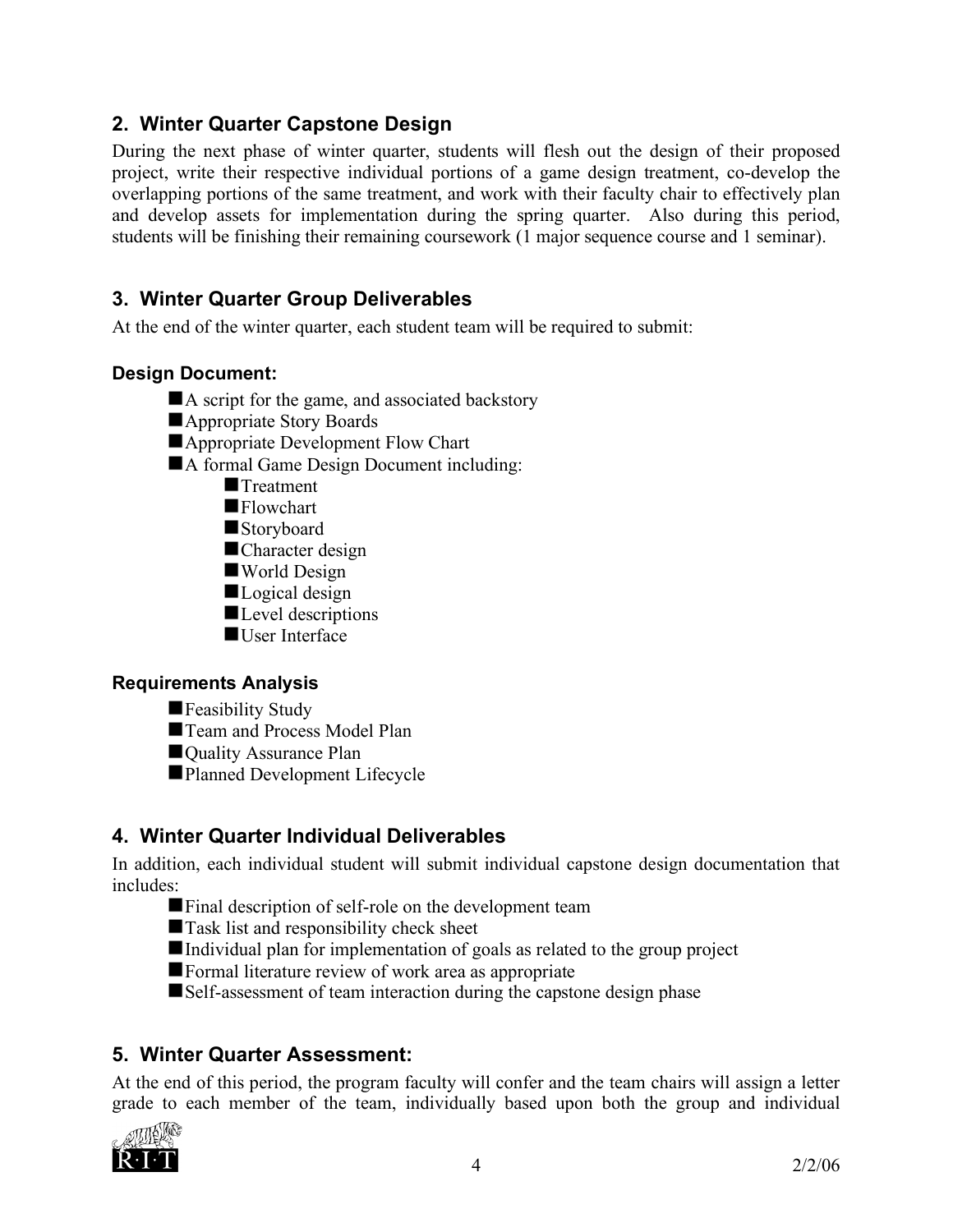submissions, and possibly individual interviews with the students if necessary. The faculty will also meet with each team as a group to discuss any outstanding issues as the project moves into the development phase of spring quarter.

### **6. Spring Quarter Development**

During the spring quarter, students in the program are wholly devoted to the completion of their capstone development. At any time, any member of the group, or the faculty chair may request a meeting of the entire group, and any individual member may meet with their faculty chair on a formal or informal basis. Also during this time, faculty will periodically review progress made towards the completed project based upon the design document produced in winter quarter.

### *C. Defense and Presentation*

#### **1. Spring Quarter Defense & Private Presentation**

At the end of the spring quarter, all students in a development team in the MS in Game Design  $\&$ Development are required to present at the end-of-quarter "show." This show has two distinct components, a private faculty review, and a public demonstration and presentation. During the private faculty review, each member of each development team will be responsible for presenting their work on the project, issues encountered, new approaches to problems within the given sub-domain etc. This presentation will be made to the faculty chair of the development team, as well as at least two other program faculty members.

### **2. Spring Quarter Show & Public Presentation**

During the public demonstration, the entire development team is responsible for presenting their final implementation, from concept through completion. How this is accomplished will be left for the group as a whole to decide, but it must be clear who on each team was responsible for each task, and how the final implementation succeeds (or fails) at the attempted design. The audience for the public show will include the program faculty, any or all students in the GD&D program, other interested students at RIT, and professionals from the Game Design & Development industry. Electronic Arts and Vicarious Visions have already announced support of the show, and their commitment to attend.

### **3. Final Capstone Deliverables**

#### **Final Group Capstone Development Deliverables**

At the completion of the capstone, all student development teams will be required to submit:

- $\blacksquare$  A final write-up of their design  $\&$  implementation, from concept to completion, discussing both successes and failures relative to the overall design, and the game development process.
- A detailed copy of their public presentation.
- A packaged demo-capable version of their developed work, complete with any required documentation.

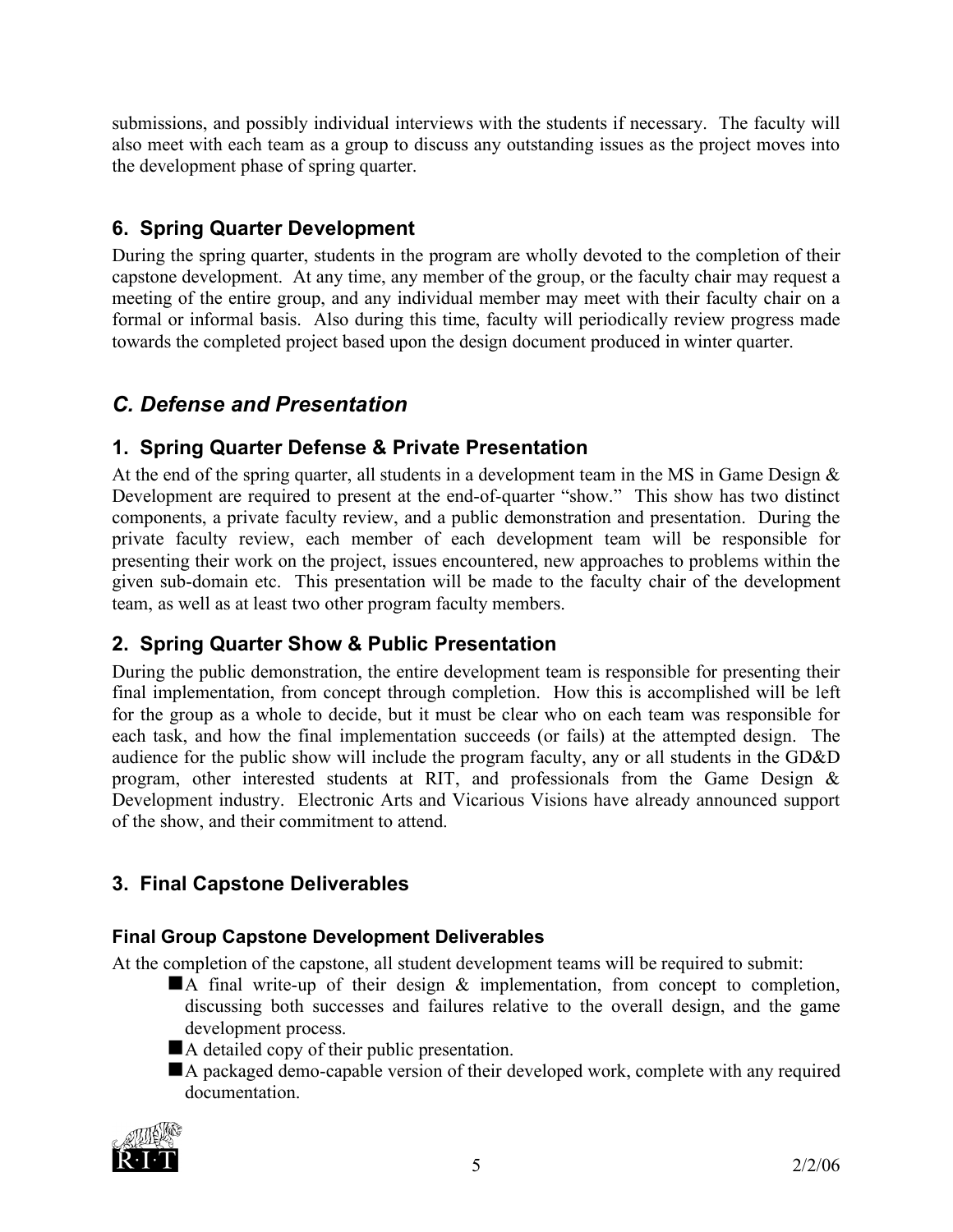#### **Final Individual Development Deliverables**

At the completion of the capstone, all students individually will be required to submit:

- Final description of self-role on the development team
- Task list and responsibility check sheet, with discussion as appropriate
- Individual review of implementation of goals as related to the group project
- Self-assessment of team interaction during the capstone design phase
- Discussion of the development role relative to the development team, and the field of Game Design & Development.
- Discussion of development issues and resulting problem-analysis.
- Review of technical contribution, its relevance to the project as a whole, and its place within the field.

### **Spring Quarter Assessment**

Following the private and public presentations, and the submission of the group and individual deliverables, the faculty chair of the development team, as well as the other faculty in attendance at the private presentation, will meet and assign a grade to each student in the cohort for the capstone development course, thus fulfilling the remaining requirement for graduation.

## **IV. Individual Questions Related to Team-Based Capstone Design & Development**

#### **Q:** *What if one student doesn't pull their weight*?

**A:** Then that student may not pass the capstone component, and depending on the circumstances will have to complete additional work, or may be unsuitable for graduation from the program. The projects are team-based, but the responsibilities of each student are individual.

#### **Q:** *This seems to place an undue burden on the faculty, as compared to traditional capstone/thesis students. What can be done about this?*

**A:** Actually, we believe this to be an incorrect assumption. Consider a faculty member that has 4-5 existing capstone students, each doing an individual project. By operating as a team, the projects are more unified, and while each student has individual goals and responsibilities, the faculty will have fewer individual projects to manage. We believe it will actually be more effective to have 5-6 design teams in operation as opposed to 28-30 individual capstone projects. This approach has been very effective in courses in the Game Programming Concentration, and we fully expect to build on that success here.

### **Q:** *What if students aren't ready to present their work at the end of Spring quarter?*

**A:** There will be a trailing show late August for students that need the extra time to complete their project. In very rare circumstances, it may be the case that only one student of a team will need to complete their portion of the project, in which case that student would defend later than his peers, provided he has met the group submission requirements at the earlier date.